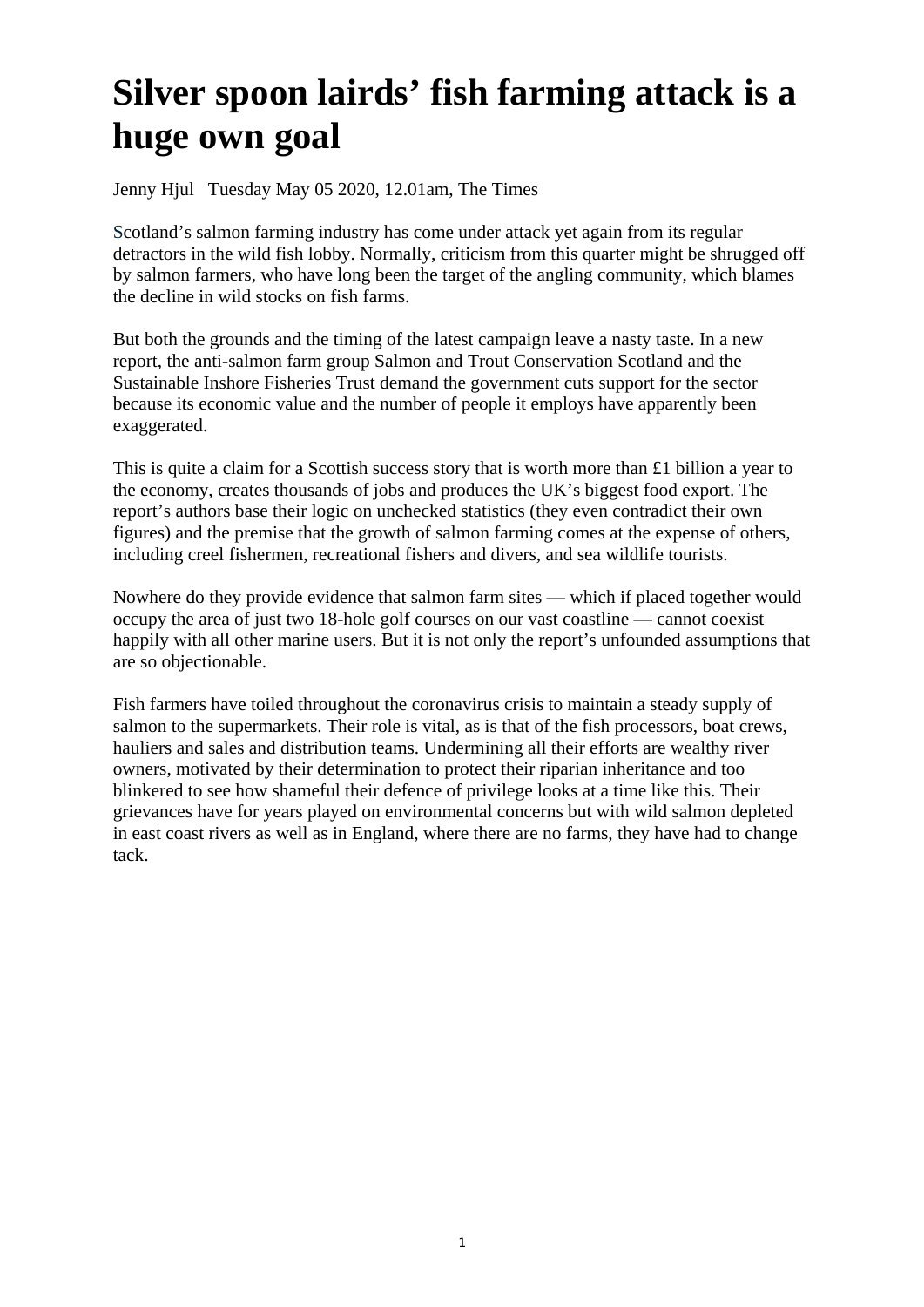A report that pits hard-working food producers against silver spoon sports fishermen is a massive own goal, one that will be remembered the next time the angling lairds take aim from their estates.

## Dear Sir

Jenny Hjul seems to have swallowed the salmon farming industry's PR line, that only 'silver spoon lairds' care about the impact of their fish farms, or about the dodgy economic figures that they and politicians have used to support a doubling of production to 300-400,000 tonnes of farmed salmon by 2030. Doing so will also double their pollution, pesticides, parasites and diseases, which directly impact jobs in coastal communities that depend on the health of the sea. The harm caused by doing this has not be assessed.

All the pollution from Scotland's 200 plus fish farms is dumped into the sea. People in our communities know that it spreads very far and is toxic to life on the seabed, including the crabs, lobsters and prawns our fishermen depend on. Fish farmers also shoot seals and illegally disturb porpoises and dolphins with deafeningly loud 'seal scarers', and their open-net cages release billions of parasitic sea lice, which are deadly to wild salmon and sea trout. Many of the thousands of people we represent work as fishermen, scallop divers, wildlife guides and in accommodating visitors to our coast. Few are anglers and none are lairds. Every job here matters, and they are threatened just as much by COVID-19 as jobs in fish farming.

Deciding whether to allow this industry to expand should be based on the facts, including a full accounting of the costs, and not just the claimed benefits. This largely foreign-owned industry exports its profits and does not pay to clean up its pollution or the impact of its sea lice. Official statistics show that only about 1200 people work directly on Scotland's fish farms. **The Economic Contribution of Open Cage Salmon Aquaculture to Scotland** report shows that inflated figures have been used to justify expansion, exaggerating new jobs by 251% and economic benefits by 124%.

Fishermen are now so concerned about the 'significant effect on fishing and marine life due to sewage and chemical pollution' affecting their livelihood that the Clyde Fishermen's Association is calling for 'an immediate moratorium on any new marine open cage fish farms and any expansion of existing fish farm sites' in the Firth of Clyde, 'as any expansion of the industry will be unsustainable and may result in irreversible damage caused to the environment'. The CFA has 200 members.

According to Fisheries Management Scotland, wild salmon and sea trout are now at crisis point, with populations at an all-time low. Sea lice from farms are not the only problem but they can have a huge impact:

Scottish Natural Heritage agrees: 'we believe there is now significant scientific evidence to conclude that population level impacts are possible'. Marine Scotland adds: 'Salmon aquaculture can result in elevated numbers